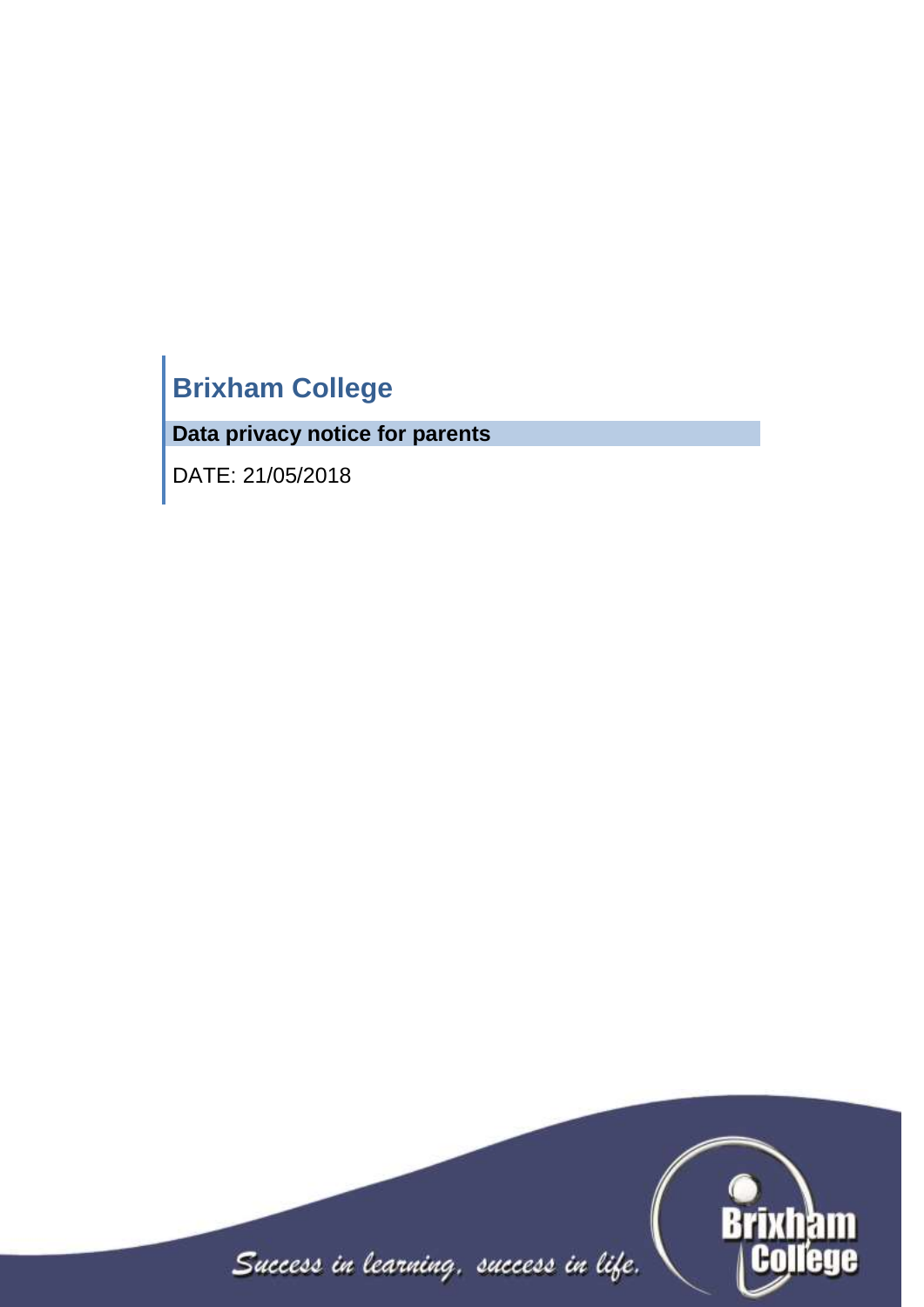# **Privacy notice for parents/carers**

Under data protection law, individuals have a right to be informed about how the school uses any personal data that we hold about them. We comply with this right by providing 'privacy notices' (sometimes called 'fair processing notices') to individuals where we are processing their personal data.

This privacy notice explains how we collect, store and use personal data about **pupils**.

We, Brixham College Academy Trust, are the 'data controller' for the purposes of data protection law.

Our data protection officer - see 'Contact us' below.

### **The personal data we hold**

Personal data that we may collect, use, store and share (when appropriate) about pupils includes, but is not restricted to:

- Contact details, contact preferences, date of birth, identification documents
- Results of internal assessments and externally set tests
- Pupil and curricular records
- Characteristics, such as ethnic background, eligibility for free school meals, or special educational needs
- Exclusion information
- Details of any medical conditions, including physical and mental health
- Attendance information
- Safeguarding information
- Details of any support received, including care packages, plans and support providers
- Photographs
- CCTV images captured in school

We may also hold data about pupils that we have received from other organisations, including other schools, local authorities and the Department for Education.

#### **Why we use this data**

We use this data to:

- Support pupil learning
- Monitor and report on pupil progress
- Provide appropriate pastoral care
- Protect pupil welfare
- Assess the quality of our services
- Administer admissions waiting lists
- Carry out research on Pupil performance
- Comply with the law regarding data sharing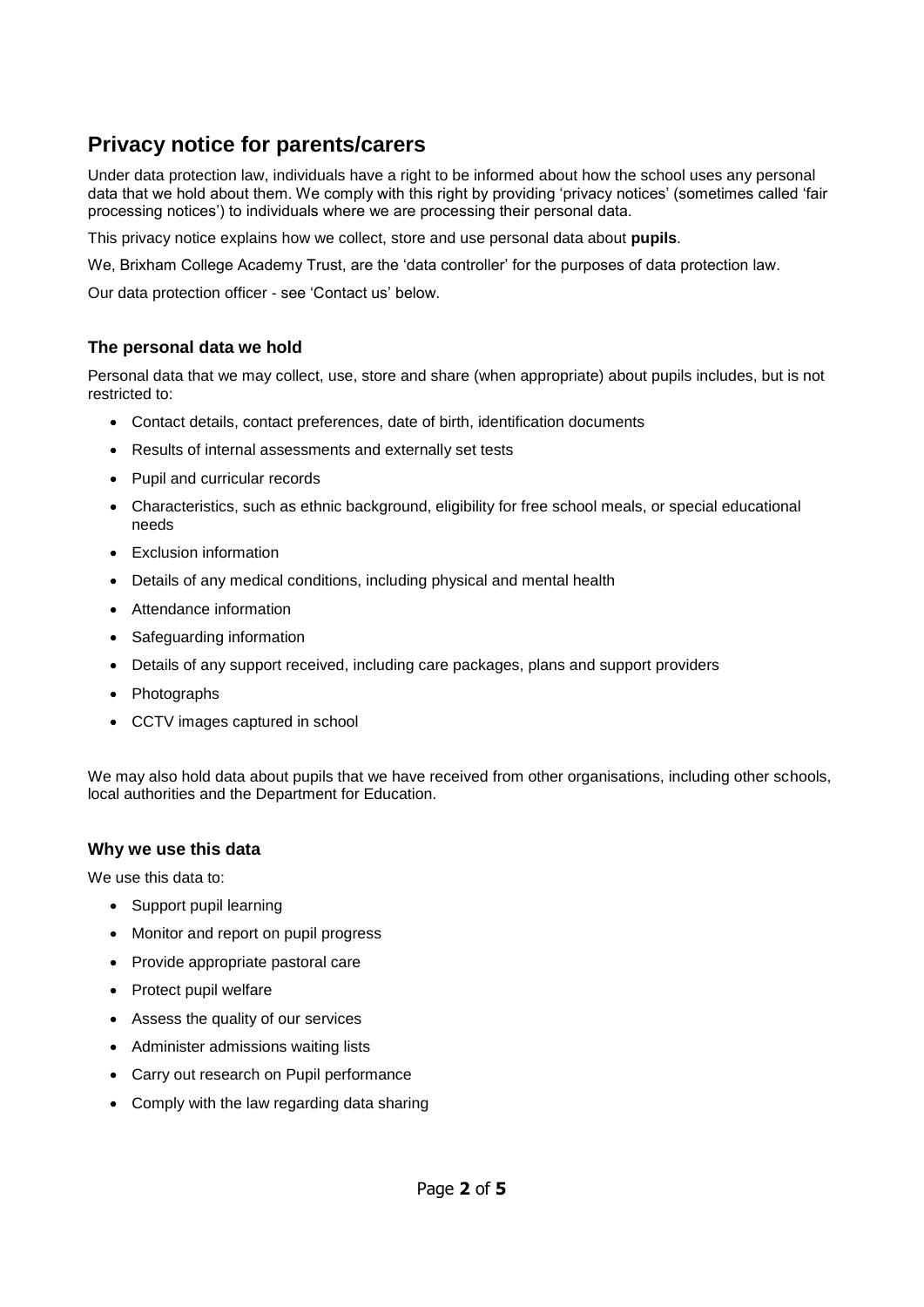#### **Our legal basis for using this data**

We only collect and use pupils' personal data when the law allows us to. Most commonly, we process it where:

- We need to comply with a legal obligation
- We need it to perform an official task in the public interest

Less commonly, we may also process pupils' personal data in situations where:

- We have obtained consent to use it in a certain way
- We need to protect the individual's vital interests (or someone else's interests)

Where we have obtained consent to use pupils' personal data, this consent can be withdrawn at any time. We will make this clear when we ask for consent, and explain how consent can be withdrawn.

Some of the reasons listed above for collecting and using pupils' personal data overlap, and there may be several grounds which justify our use of this data.

#### **Collecting this information**

While the majority of information we collect about pupils is mandatory, there is some information that can be provided voluntarily.

Whenever we seek to collect information from you or your child, we make it clear whether providing it is mandatory or optional. If it is mandatory, we will explain the possible consequences of not complying.

#### **How we store this data**

We keep personal information about pupils while they are attending our school. We may also keep it beyond their attendance at our school if this is necessary in order to comply with our legal obligations. The Information and Records Management Society sets out how long we keep information about pupils. Should you wish to obtain a copy of this schedule please refer to the *[Information and Records Management](http://irms.org.uk/?page=schoolstoolkit&terms=%22toolkit+and+schools%22)  [Society's toolkit for schools](http://irms.org.uk/?page=schoolstoolkit&terms=%22toolkit+and+schools%22)* or request a copy from the school.

#### **Data sharing**

We do not share information about pupils with any third party without consent unless the law and our policies allow us to do so.

Where it is legally required, or necessary (and it complies with data protection law) we may share personal information about pupils with:

- Our local authority to meet our legal obligations to share certain information with it, such as safeguarding concerns and exclusions
- The Department for Education
- The pupil's family and representatives
- Educators and examining bodies As required for Exam entry
- OFSTED
- Service providers to enable them to provide the service we have contracted them for
- Financial organisations to enable secure identification of individuals
- Central and local government
- Our auditors
- Survey and research organisations where there is clear benefit to the outcomes of pupils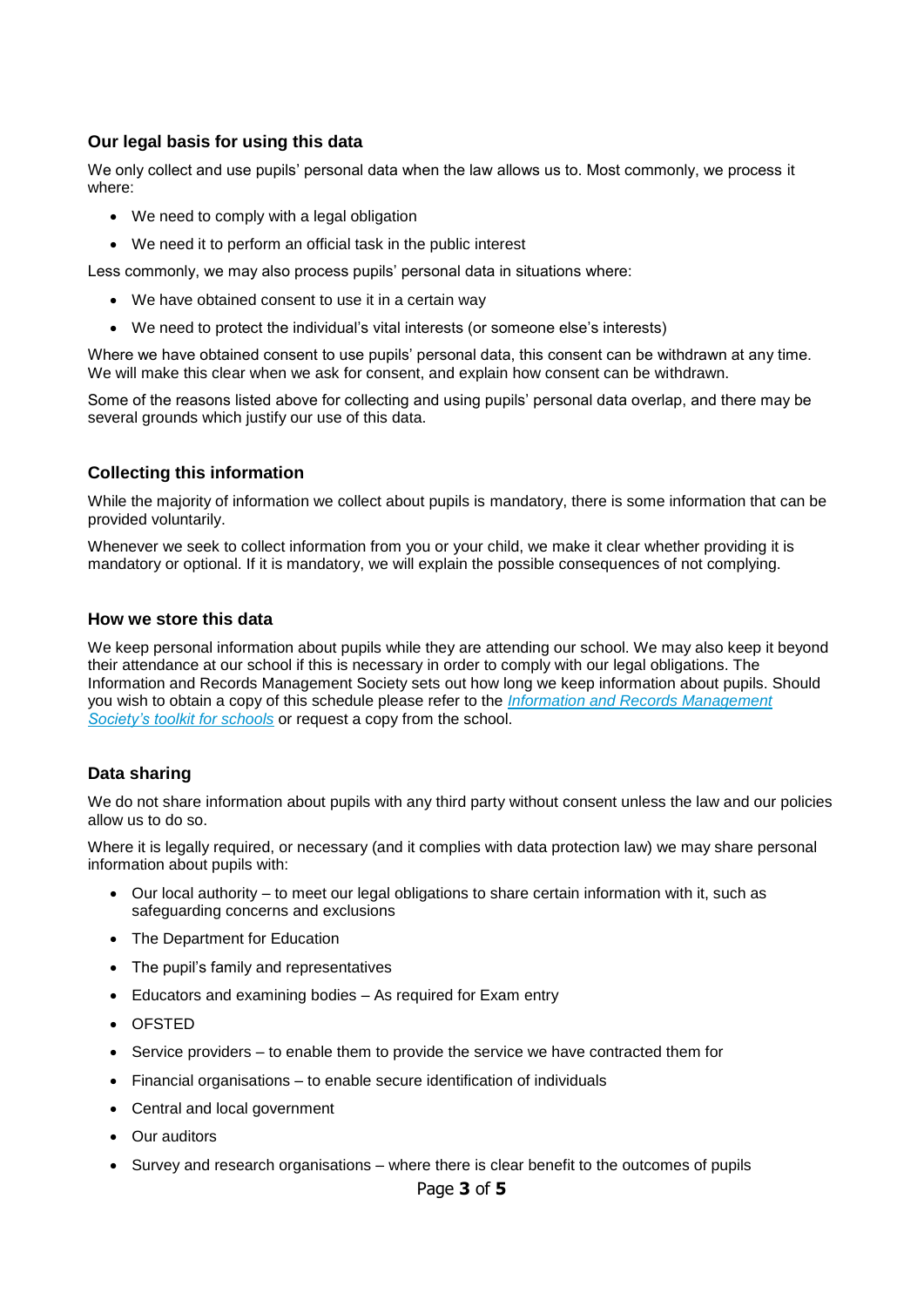- Health authorities
- Health and social welfare organisations such as Counselling, Intervention and support.
- Professional advisers and consultants such as to enhance learning and safeguarding
- Charities and voluntary organisations when required for safeguarding support
- Police forces, courts, tribunals as and when legally required
- Online Education Providers For identity and access to Teaching and Learning tools

#### **National Pupil Database**

We are required to provide information about pupils to the Department for Education as part of statutory data collections such as the school census.

Some of this information is then stored in the [National Pupil Database](https://www.gov.uk/government/publications/national-pupil-database-user-guide-and-supporting-information) (NPD), which is owned and managed by the Department and provides evidence on school performance to inform research.

The database is held electronically so it can easily be turned into statistics. The information is securely collected from a range of sources including schools, local authorities and exam boards.

The Department for Education may share information from the NPD with other organisations which promote children's education or wellbeing in England. Such organisations must agree to strict terms and conditions about how they will use the data.

For more information, see the Department's webpage on [how it collects and shares research data.](https://www.gov.uk/data-protection-how-we-collect-and-share-research-data)

You can also [contact the Department for Education](https://www.gov.uk/contact-dfe) with any further questions about the NPD.

#### **Youth support services**

Once our pupils reach the age of 13, we are legally required to pass on certain information about them to Torbay Council Childrens Services, as it has legal responsibilities regarding the education or training of 13- 19 year-olds.

This information enables it to provide youth support services, post-16 education and training services, and careers advisers.

Parents/carers, or pupils once aged 16 or over, can contact our data protection officer to request that we only pass the individual's name, address and date of birth to Torbay Council.

#### **Transferring data internationally**

Where we transfer personal data to a country or territory outside the European Economic Area, we will do so in accordance with data protection law.

#### **Parents and pupils' rights regarding personal data**

Individuals have a right to make a **'subject access request'** to gain access to personal information that the school holds about them.

Parents/carers can make a request with respect to their child's data where the child is not considered mature enough to understand their rights over their own data (usually under the age of 12), or where the child has provided consent.

Parents also have the right to make a subject access request with respect to any personal data the school holds about them.

If you make a subject access request, and if we do hold information about you or your child, we will:

Give you a description of it